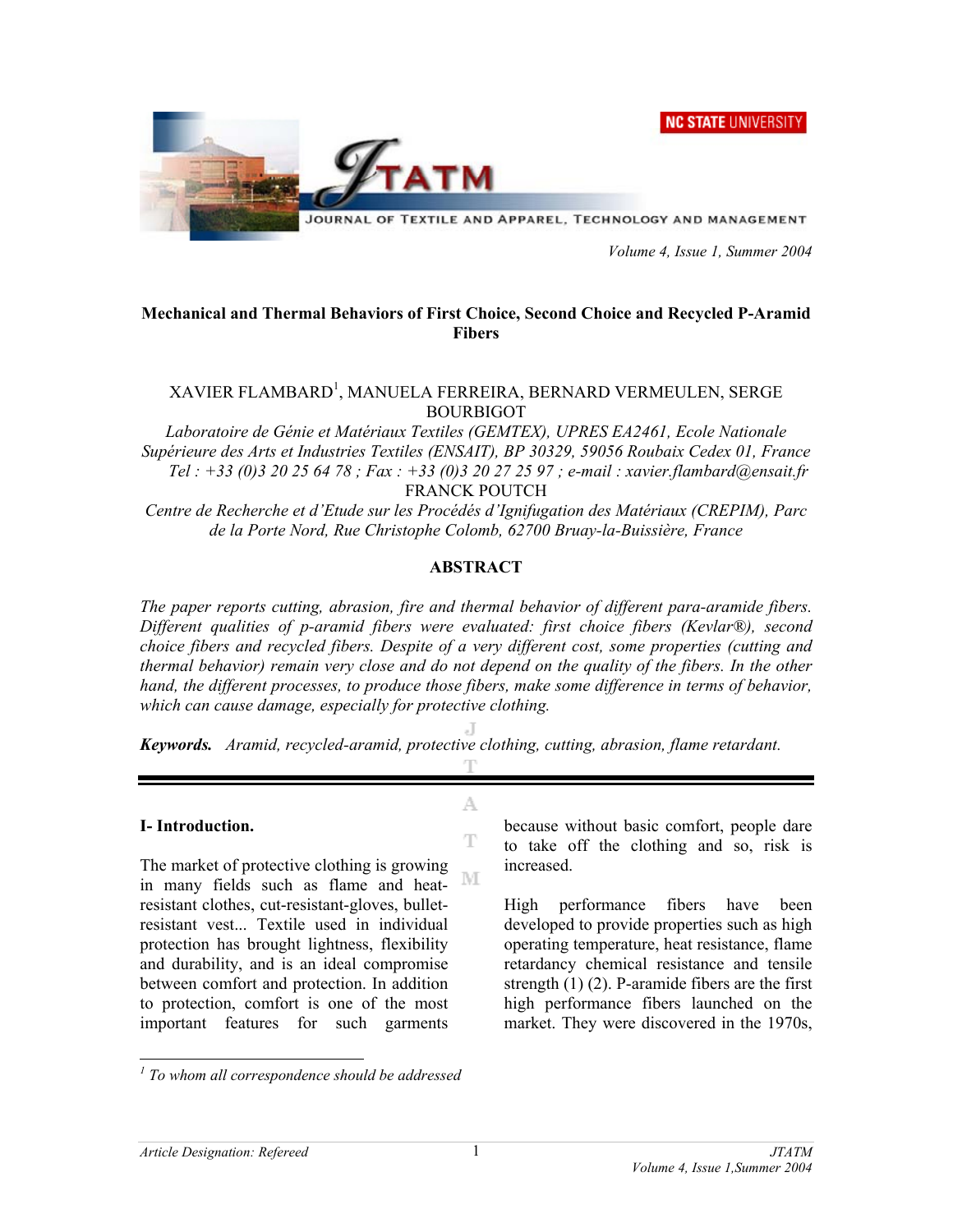by researchers at DuPont. They reported that the processing of extended chain all paraaromatic polyamides from liquid crystalline solutions produced ultrahigh strength, ultrahigh modulus fibers  $(3)$ ,  $(4)(5)$ . The greatly increased order and the long relaxation times in the liquid crystalline state compared in conventional systems led to fibers with highly oriented domains of polymer molecules. The most common lyotropic aramid fiber is poly(p-phenylene terephtalamide) (PPTA) (see chemical structure on Figure 1) which is marketed as Kevlar by DuPont or as Twaron by Teijin (formerly developed by Akzo).



### **Figure 1: Chemical structure of PPTA fibers**

The conventional market for PPTA is body armour, cables and composites for sports and space applications (3). The continuous operating temperature of PPTA is up to 190°C. PPTA degrades in air above 400°C and does not melt below this temperature. During ignition, PPTA does not melt but glows. It is observed no after burning after removal of flame. PPTA yields char above T 450°C. The limiting oxygen index (LOI A measured according to NF G 07-128) for PPTA fabrics lies between 28 and 30 vol.%. PPTA fibers are widely used in technical applications, especially in protective M clothing, but because of their higher cost compared to natural fibers and traditional synthetic fibers (Nylon, polyester…) manufacturers are looking for cost's reduction (6). For this purpose, the processes of textile transformation can be improved and optimized; blends have been already investigated in many fields in this aim : Cotton, polyester and wool fibers in a triblended fabrics for FR (Flame Retardant) applications, Wool/HMPE (High modulus

polyethylene) for cutting applications (8), Wool/PPTA for thermal applications (9). An other way to decrease prices is also to use less expensive fibers. In this last case, several alternatives are conceivable, namely, the substitution of pure p-aramid fibers by second choice p-aramide fibers or recycled p-aramide fibers. The cost of  $2<sup>nd</sup>$  choice PPTA fibers are 20%-30% lower than virgin p-aramide fibers whereas recycled PPTA fibers are between 2 and 3 times lower than virgin p-aramide ones. The economic advantages are then numerous.

The advantages of using second choice paramide fibers or recycled fibers are obvious because they permit to cut down cost of the final product. The impact on the properties of the fabric has never been reported in the literature and then it is not well known. The main goal of this study is to examine the mechanical, fire and thermal properties of a first-class para-aramide: Kevlar®, versus second choice para-aramide, or "without trademark", and recycled para-aramide.

Mechanical properties of the fabrics are first investigated in terms of abrasion and cutting resistance. Using a cutting apparatus the transverse performances of the fibers (for cutting protection applications) are evaluated. Second, the reaction to fire of the fabrics is also considered using the cone calorimeter as fire model. Third, the heat resistance of the fabrics is studied in isothermal conditions to evaluate their behavior operating at high temperature. Finally, the advantages and disadvantages of those fibers are discussed.

# **II- Experimental.**

# **Samples**

The yarns of Poly-p-phenylenediamineterephtalamide (PPTA) fibers, used for this study, have the following characteristics:

• Kevlar® type 29 supplied by the company DuPont De Nemours

T,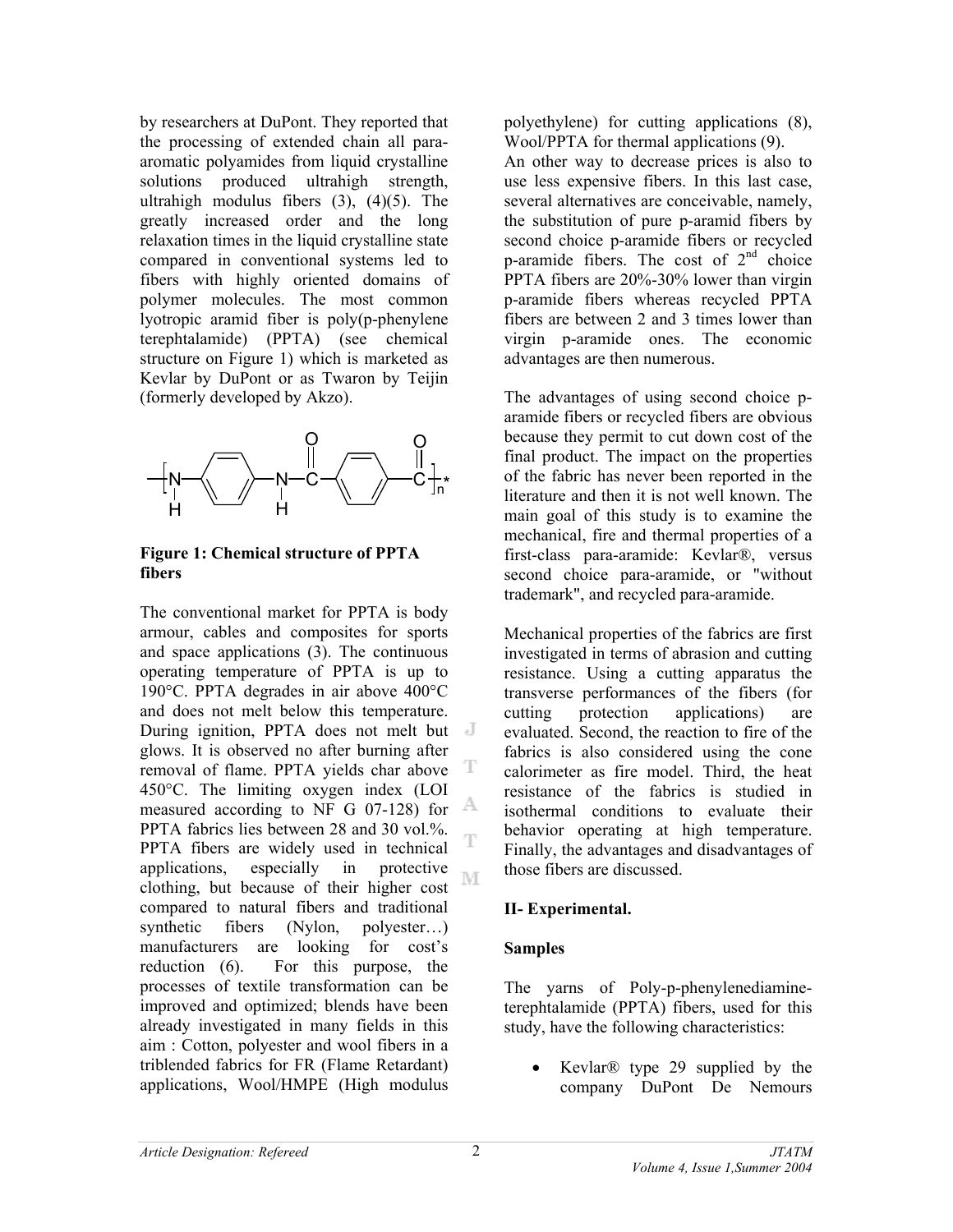(USA) in spun yarn (1/28 Nm - 36 Tex).

- *2nd choice PPTA fibers, presenting length defaults and/or coating defaults, in comparison with 1st choice PPTA fibers. Spun yarn (1/14 Nm - 72 Tex).*
- Recycling PPTA fibers. The principle of recycling is as follows : Wastes of PPTA fibers are recovered in various companies. They undergo a very hard carding operation in order to recover relatively short fibers which are then spun to obtain a regenerated yarn. Spun yarn (1/14 Nm - 72 Tex).

PPTA spun yarns are then assembled as knitted fabrics. They were knitted on an automatic rectilinear machine gauge 7 – Shima Seiki SES 122 FF. The texture used is a double woven rib (Figure 2). Surface weight, thickness and number of knitted yarns are given in Table 1.



### **Figure 2: Double woven rib knitted with blend of spun yarns**

| Type of fiber                               | Surface weight $(g/m^2)$ | Thickness (mm) | Number of knitted<br>varns |
|---------------------------------------------|--------------------------|----------------|----------------------------|
| Kevlar <sup>®</sup> double<br>woven rib     | 1030                     | 3,25           |                            |
| Second choice PPTA<br>double woven rib      | 1040                     | 3,31           |                            |
| <b>Regenerated PPTA</b><br>double woven rib | 1080                     | 3,41           |                            |

# **Table 1: characteristics of PPTA knitted structures**

J

# **Cutting evaluation**

T Cutting evaluation of our fabrics was determined by using the European standard A. EN 388 for gloves. This standard gives a cutting index "I" allowing comparing  $\mathcal{F}[\Gamma]$ samples each other. The knitted fabrics were tested using the "Couptest". This apparatus T is a circular blade cutting a textile structure (Figure 3). The circular blade makes a sinusoidal back and forth movement and the

load on it is 5N. The apparatus count each tenth of cycle. The blade has a 45 mm diameter and a 0.3 mm thickness. The linear speed is about 10 cm/s. In order that the wear of the blade does not disturb measurements, a reference cotton fabric (pilot fabric) is tested between each sample and the results are then compared with it. The sample is cut when the blade touch the holder. An electric contact stops the blade movement and the counter.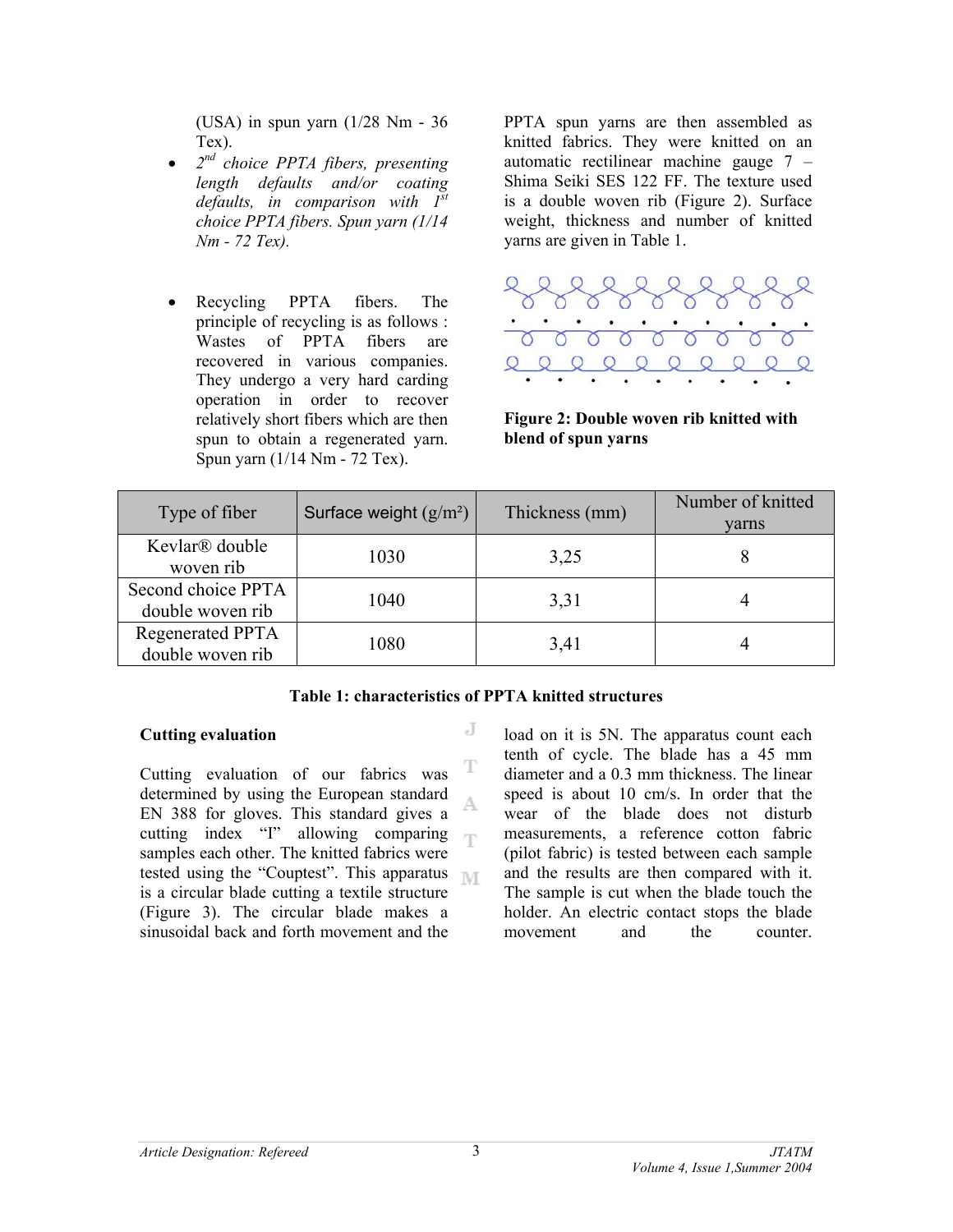

**Figure 3: pictures of the cutting apparatus "Couptest"** 

The pilot fabric has the following characteristics:

- Yarns count: 161 Tex.
- Number of warp yarns: 18 yarns/cm.
- Number of weft yarns: 11 yarns/cm.
- Surface weight:  $540 \text{ g/m}^2$ .
- Thickness: 1.2 mm.

Each sample is tested 10 times in two different sequences of 5 tests.

The cutting index is calculating as follows:

" $C_n$ " is the number of tenth of cycles necessary to cut the  $n<sup>th</sup>$  pilot sample and  $T_n$ " the number of tenth of cycles necessary to cut the n<sup>th</sup> testing sample. We define " $i_n$ " : the cutting index of the  $n<sup>th</sup>$  sample (see Table 2). A



 $I_1$  and  $I_2$  are the cutting index of the 2 sequences of 5 tests previously made. They are determined as follows:



The final cutting index "I" is the minimum value of  $I_1$  and  $I_2$ .

$$
I = Min (I1, I2)
$$

| <b>Sequence</b> | <b>Pilot fabric</b> | <b>Sample</b> | <b>Pilot fabric</b> | Indice |
|-----------------|---------------------|---------------|---------------------|--------|
| п               | « $C_n$ »           | « $T_{n}$ »   | « $C_{n+1}$ »       |        |
|                 |                     |               |                     |        |
|                 |                     |               |                     |        |
|                 |                     |               |                     |        |
|                 |                     |               |                     |        |
|                 |                     |               |                     |        |

J

 $\mathbb T$ 

**Table 2: the first 5 cutting index of the EN 388 Standard**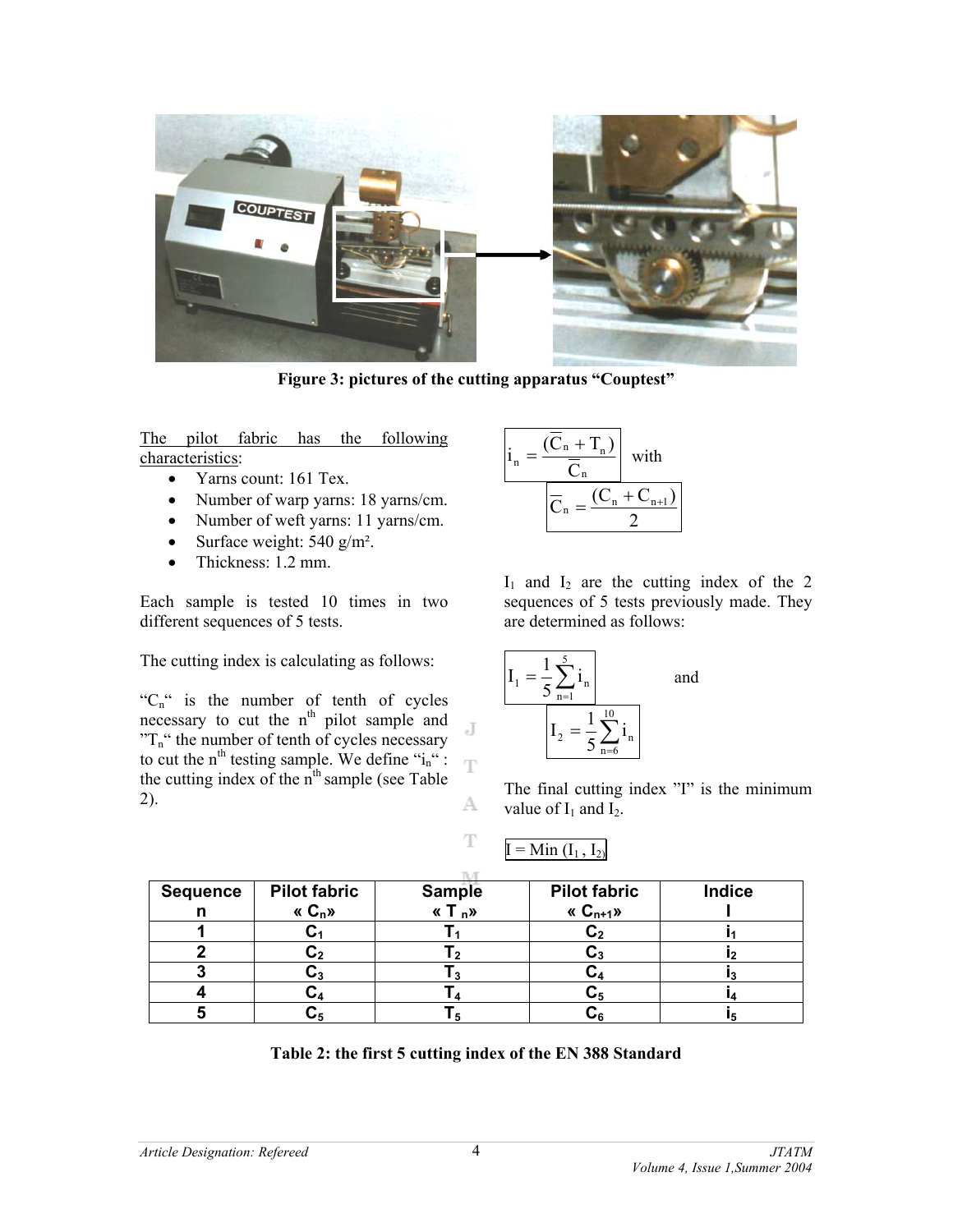#### **Abrasion tests**

Protective clothing against abrasive constraints is mainly provided by paraaramid articles. That's why the abrasion test is revealing for the mechanical behaviors of the tested materials.

The resistance to abrasion is evaluated by a Martindale abrasion tester type 325 with six independent heads of work according to the AFNOR standard NF EN 388-1994. Abrasive paper was Oakley 117 (100 grit) which is very aggressive and is required for testing technical knitted fabrics.

#### **Cone calorimetry by oxygen consumption**

Samples were exposed to a Stanton Redcroft Cone Calorimeter at external heat flux of 75 kW/m². This flux corresponds to flashover conditions  $(10)(11)$ . This high flux has been used because of the high fire performance of our fabrics: at a lower heat flux, the samples do not burn. The samples are put between two cut steel sheets. The surface exposed to the external heat flux is 9 x 9 cm². Our method does not correspond to any standard. One obtained conventional data (Rate of Heat Release (RHR), Volume of Smoke Production (VSP) (12), ...) using software developed in our laboratory. The experiments are repeated 3 times. When measured at 75 kW/m², RHR and VSP T values are reproducible to within  $\pm 10\%$ . The cone data reported in this work are the A. average of three replicated experiments.

### **Thermal analysis**

TGA measurements were performed using a Netzsch STA 449C Jupiter under air flow (50 mL/min) from 20°C to 1200°C. Samples (about 5 mg) were placed in open Pt crucibles. The calibration in temperature was made using standards (biphenyl, KClO<sub>4</sub>,  $K_2CrO_4$ , BaCO<sub>3</sub>, benzoic acid).

#### **III Results and Discussion**

#### **Cutting resistance**

The three PPTA fibers  $(1<sup>st</sup> choice – Kevlar<sup>®</sup>)$ - and  $2<sup>nd</sup>$  choice and recycled) have been assembled in spun yarn and knitted as a double-faced fabric as shown on Figure 2. The three fabrics have almost the same surface weight and so, the results are quite comparable.

Figure 4 shows the cutting behaviors of the three knitted fabrics. The cutting index falls between 18 and 20 for each sample which represents a very high potential. The "cutting index" standard ranks sample using 5 levels (1 to 5). The boundary between classes 4 and 5 is valued for a cutting index of 20. Only Kevlar® is ranked in the  $5<sup>th</sup>$ class. Nevertheless, the two other paraaramide are very close of this class, especially if we consider that the precision of this measurement is about 2 (absolute value of the cutting index).

 $\mathbb T$ M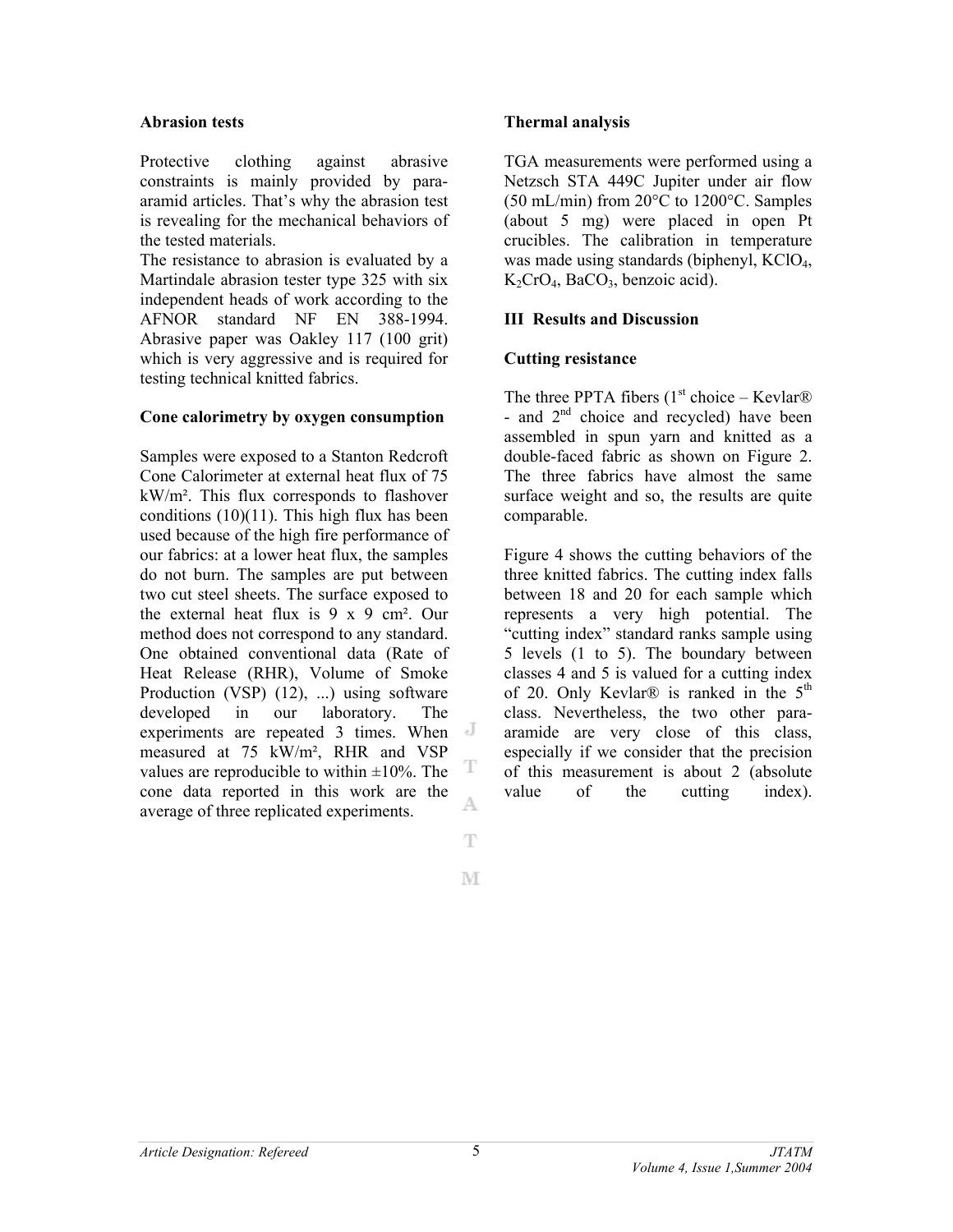

**Figure 4: cutting performances of the three PPTA fibers** 

Cutting resistance is mainly due to the transverse characteristics of fibers. Thus it makes sense that the recycled p-aramid fibers exhibit good cutting performance since the physico-chemical characteristics of fibers are not (or slightly) modified during the regeneration. The percentage of foreign fibers (wool, cotton…) is not sufficient to reveal a significant fall of mechanical resistance in the case of transverse performance. In the other hand, it is worth to notice that the regeneration process of yarns creates fibrils which are favorable to the  $\Box$ cutting resistance of the knitted fabrics. Indeed in a previous work (13), we have  $\top$ shown that the mobility of fibers and yarn improve the cutting resistance of knitted fabrics. In this case, the fibrils can move with the blade and dissipate a part of the  $T$ cutting energy in friction. The regeneration process is therefore an advantage for the cutting resistance, by changing the surface of the fabric and by increasing the fibrillation.

#### **Abrasion resistance**

There are two methods for evaluating the abrasion resistance. The first one is to follow the weight loss versus the number of cycles and the second one is the determination of the number of cycles when a hole appears in the fabric. We have made a combination of the two methods : we have followed the weight loss to the apparition of a hole in function of the number of cycles

Figure 5 shows that the abrasion behavior of the three fabrics (recycled PPTA, 2nd choice PPTA and Kevlar® fabrics) are very different. The weight loss of recycled PPTA is 40% after 1000 cycles. This one of  $2<sup>nd</sup>$ choice PPTA falls as 45% after 2000 cycles. The best behavior is obtained by Kevlar® which exhibits a weight loss of 30% after 2500 cycles. If we compare the three fabrics after 1000 cycles, the recycled PPTA has several holes associated to a weight loss value of 40%, while second choice PPTA and Kevlar® have weight losses of 12% and 10% respectively. The holes appear after 1000, 2000 and 2500 cycles for recycled PPTA, 2nd choice PPTA and Kevlar® respectively. It can be seen that regenerated p-aramide fibers exhibit poor abrasion resistance compared to the two other fabrics. It resists twice less than Kevlar® and should not be used when high abrasion performance is required.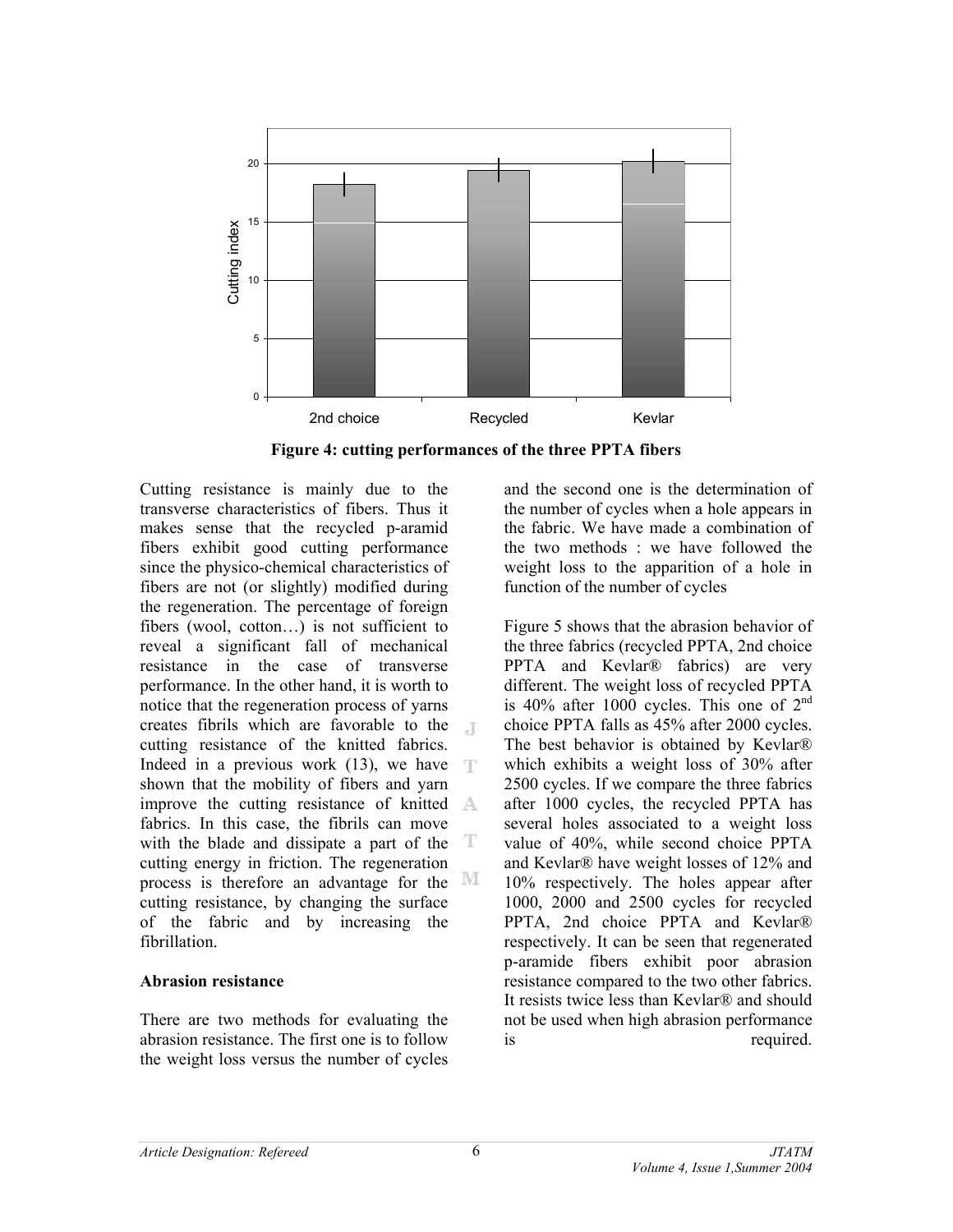

**Figure 5: Abrasion performances of the three PPTA fibers** 

 $\mathbb{L}$ 

T

A.

As stated in the previous section, the poor abrasion resistance of the recycled fibers can be attributed to the high fibrillation at the surface of the fabric due to the presence of foreign fibers. The yarns contain lots of small fibers perpendicular to the main yarn direction. It can be proposed that the wrapping fibers gradually break due to the abrasive forces facilitating the removal of loose fibers from the yarn structure. The fibrils and asperities, due to the regeneration process, increase the contact with the abrasive paper, and then decrease the abrasion performance of knitted fabrics.

# **Flame resistance**

Fire hazard is associated with a variety of properties of a material in a particular scenario. It is determined by a combination MI of factors including the material ignitability, the rate at which heat is released from it when it burns, the total amount of heat that is released, the flame spread, the smoke production and the toxicity of the smoke. It has now been established that the property which most critically defines a fire is the

heat release, because two conditions are necessary for propagating a fire from the ignited material to another one and/or to the surroundings. First, sufficient energy, as heat, needs to be released to cause secondary ignition. Secondly, the heat release needs to be occurred sufficiently fast so that the heat is not quenched in the "cold" air. By using heat release equipment, as the cone calorimeter, the different parameters discussed above can be measured in the same instrument, in a manner generally relevant to real fires.

Figure 6 show the reaction to fire of Kevlar in the conditions of the cone calorimeter at an external heat flux of 75 kW/m². Kevlar fabric has a time to ignition of 25s, a peak of heat release (peak of RHR) of 225 kW/m² and burns from 25s to 140s. At this last time a plateau is reached (RHR is constant equaling 50 kW/m<sup>2</sup>) where the samples glows. After the glowing phase a residue is obtained. It is only constituted by some carbonaceous particles, is crumbly and has no mechanical properties.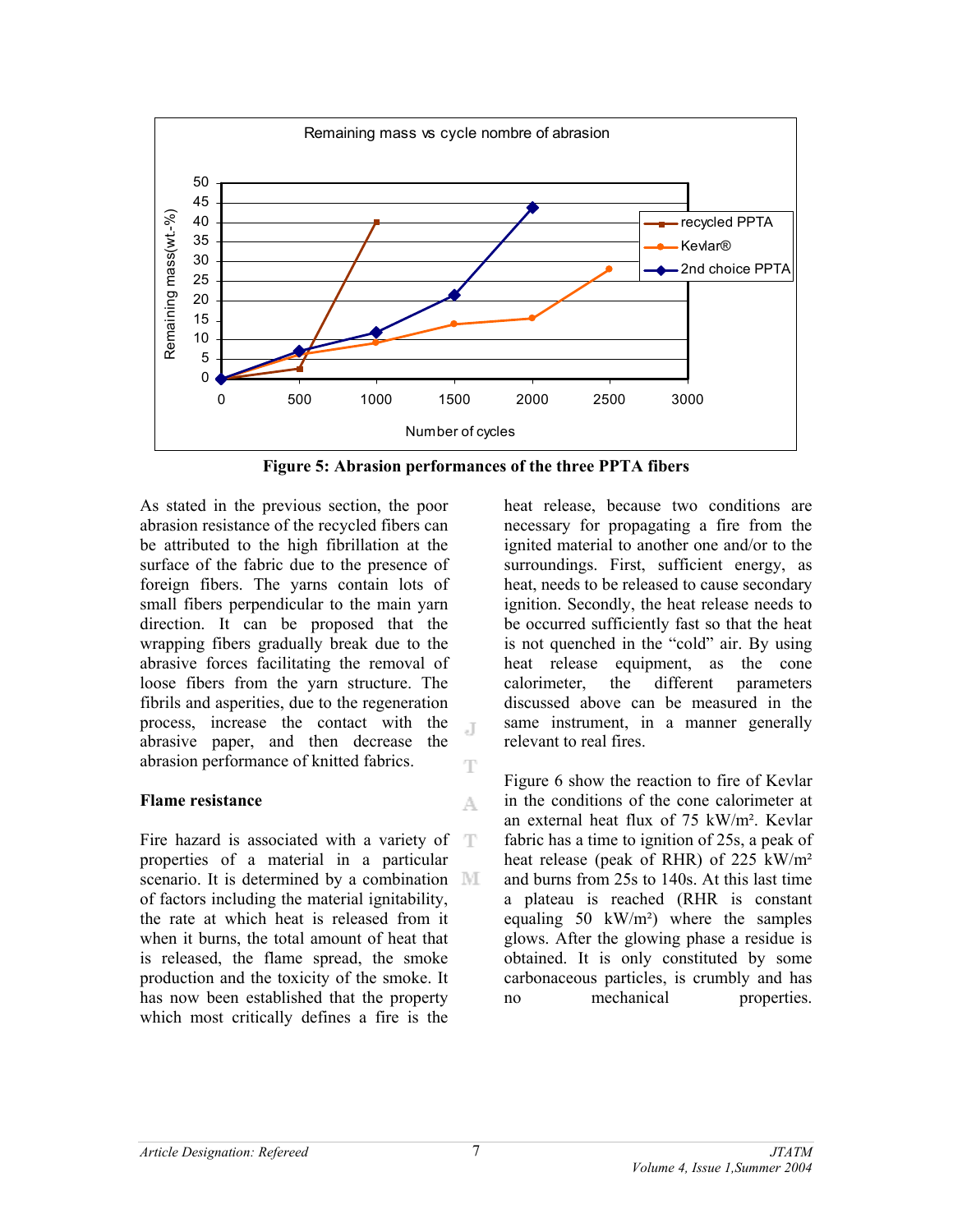

**Figure 6: Rate of Heat Release (RHR) curve of Kevlar at 75 kW/m²** 

As it can be seen on Figure 7, the three RHR (Rate of Heat Release) curves have the same shapes. RHR peaks fall between 225 and 240 kW/m². However the time to ignition of recycled PPTA fabric  $(t_{ig} = 10s)$  is much shorter than the ones of Kevlar and  $2<sup>nd</sup>$ choice fabrics. The RHR curves of these last fabrics are then shifted at higher times but they reach a plateau in the same time range as the recycled PPTA fabric  $(50s \le t \le 80s)$ . The differences in RHR of the two plateaus, from 115 to140 kW/m², are not significant.

A The difference of the ignition times comes from the regeneration process. Indeed when

the recycle apparatus receives waste of p-<br>aramide varns, those varns contain aramide yarns, those yarns contain impurities, like wasted fibers (cotton, wool and unknown fibers). Figure 8 shows the presence of wasted fibers in a recycled PPTA knitted fabric. Because of their chemical nature, the wasted fibers ignite earlier. Moreover, the process of recycling is very aggressive for the fibers what it leads to a significant fibrillation of regenerated fibers creating the so called "wick effect". These two effects combined together dramatically shorten the time to ignition of the fabric.



J

**Figure 7: RHR curves of the three PPTA fibers at 75 kW/m²**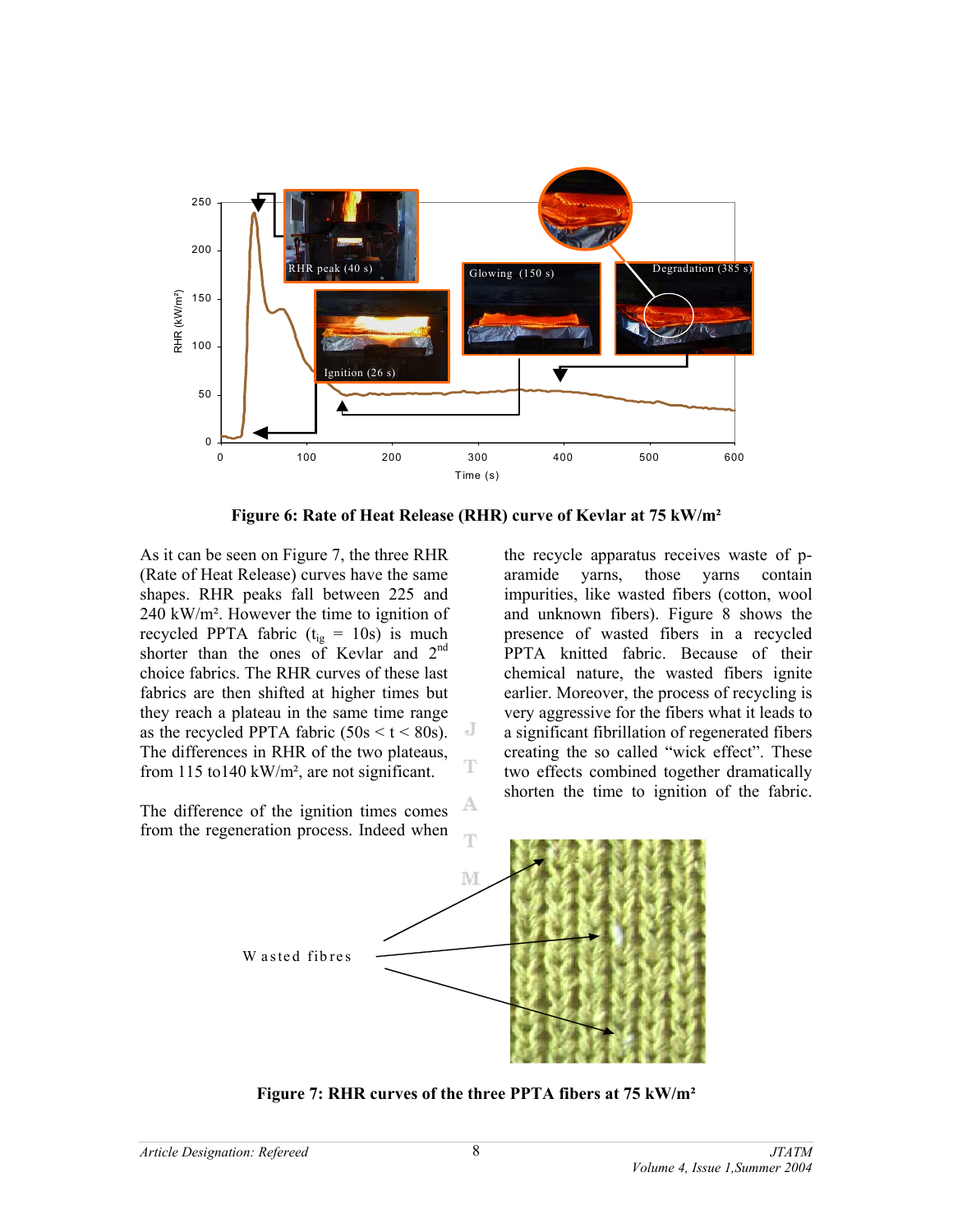

**Figure 8: Wasted fibers in a p-aramide recycled yarn in a knitted fabric** 

Total heat evolved curves (THE) show an interesting result (Figure 9). The heat evolved presents the same shape for the three fibers. This means that the global contribution to fire is the same for the three fiber but the curve of recycled PPTA fibers start to increase at shorter times, due to the very short ignition time.



**Figure 9 :T.H.E. curves of the three PPTA fibers (external heat flux = 75 kW/m² )** 

Smoke obscuration curves are shown on Figure 10. Virgin and second choice PPTA fibres evolve smoke with a peak at 0.0055 whereas the recycled PPTA fibers evolved smoke with a peak at 0,0048 m3/s. The differences between those values are not

enough significant to conclude except for the time when it occurs (12 s for recycled PPTA fibers and 24 s for Virgin and second choice PPTA fibres). Those 12 seconds (between the apparitions of smoke) are very important in term of safety of people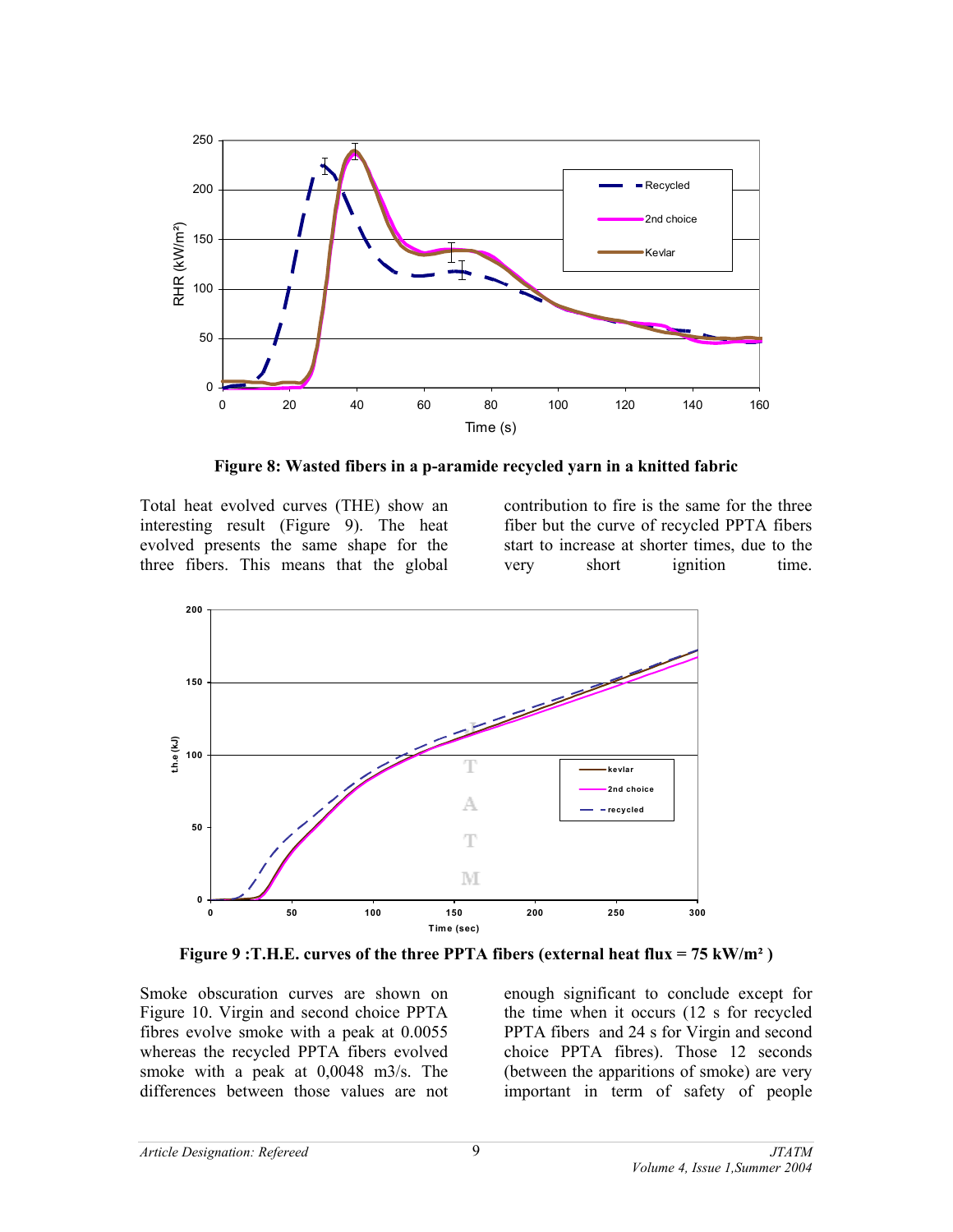because the obscuration of a room or a corridor leads generally to a large panic effect. Indeed panic gives rise to more deaths than the fire itself (13).



**Figure 10: VSP (Volume of smoke production) curves of the three PPTA fibers (external**  heat flux =  $75 \text{ kW/m}^2$ )

J

T

The tree fabrics exhibit good fire properties in the cone calorimeter conditions. The peaks of RHR are low which means that they do not spread out fire quickly. The main difference between the fabrics is the time to ignition which is dramatically shortened in the case of the recycled PPTA fabric.

#### **Heat resistance**

A In this section, thermogravimetric analysis (TGA) is used to simulate a thermal shock T following by an isothermal temperature. The protocol is a fast heating rate M (50°C/min) simulating a thermal shock followed by an isothermal temperature of 300°C for one hour (operating temperature) and by the degradation of the fiber increasing temperature from 300 to 700°C at

10°C/min. Here only Kevlar and recycled PPTA fibers are considered (Figure 9). The thermal shock from room temperature to 300°C leads to 4% and 5% weight loss for Kevlar and recycled PPTA respectively. Slight additional weight loss (about 1%) is observed during the isothermal treatment of the two fibers at 300°C. Finally, Kevlar is degraded at higher temperature  $(T = 470^{\circ}C)$ than recycled PPTA fibers  $(T = 400^{\circ}C)$  but the two fibers exhibit no residue from 630°C.

After a thermal shock and an isothermal treatment, recycled PPTA fibers degrade at lower temperature than Kevlar®. However this difference is not large and the use of recycled fibers regard to Kevlar can be considered if only such thermal properties are required.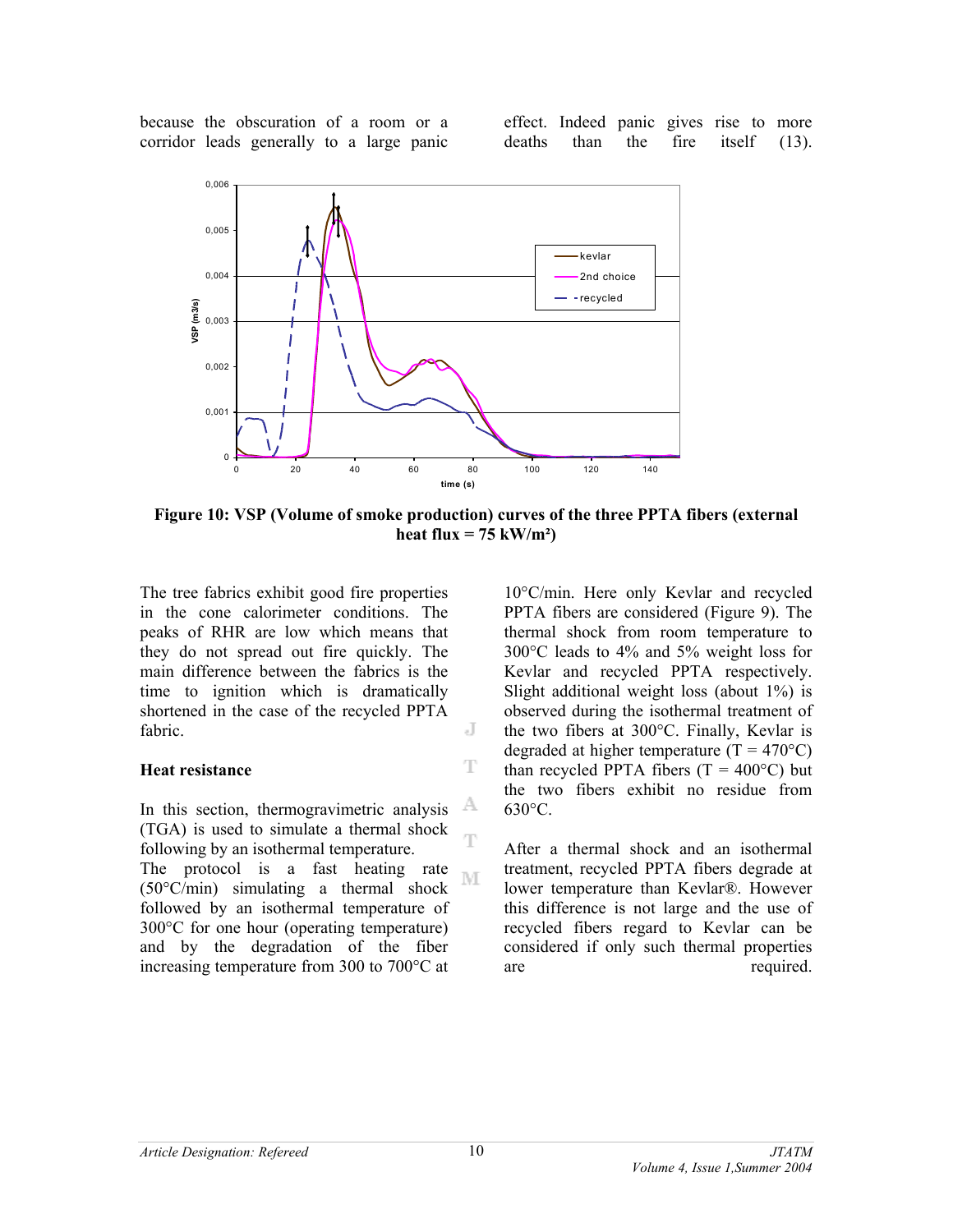

**Figure 11: Thermal treatment by TGA of recycled PPTA fibers and Kevlar** 

T

# **IV Conclusions.**

This study has allowed to highlight the difference in terms of mechanical and thermal behavior of different p-aramide fibers ( $1<sup>st</sup>$  choice or pure Kevlar,  $2<sup>nd</sup>$  choice and recycled fibers). Kevlar and  $2<sup>nd</sup>$  choice PPTA provide similar performance. It means for 2nd choice PPTA fibers that the length defaults and/or coating defaults do not modify behavior of the examined properties (cutting, abrasion, fire and heat resistance). J However other evaluations, such as dynamometric test, might show distinguishable different behavior. Recycled PPTA fibers exhibit excellent cutting A resistance (almost as high as the pure Kevlar) and good fire properties (except for Ŧ the time to ignition) associated with a low cost. However they have a very bad abrasion resistance due to their recycling process. This latter provides yarns with many fibrils at the surface and unknown fibers in it. This abundant fibrillation at the surface leads to shorten the time to ignition of the fabric.

Recycled PPTA fibers exhibit relatively good performance compared to pure Kevlar associated to low cost. However they look like pure Kevlar fibers and are hardly recognizable leading to the risk of counterfeit. Manufactured product with such

fibers can become dangerous because of the not so high expected performance. A typical example could be protection gloves against cutting risk. The low abrasion resistance of the fabric can lead to a faster degradation and to the loss of the properties of gloves. Attention must be paid for choosing a type of PPTA fiber. If requirements are fabric without high abrasion resistance but exhibiting cutting performance with reasonable thermal and fire properties, recycled PPTA could be considered. On the contrary, if the abrasion resistance and/or the ignition of the product are major concerns, recycled PPTA must be avoided.

# **Acknowledgements.**

The authors are indebted to Mr. Quefelec graduate student at ENSAIT, Mr. Dubusse from CREPIM for his skilful experimental assistance in cone calorimeter experiments. Mrs. Sabine Chlebicki is grateful acknowledged for experimental assistance in TGA/DSC experiments.

We also acknowledge the company SEM TT, especially Mr. Bracq, for financial and technical support.